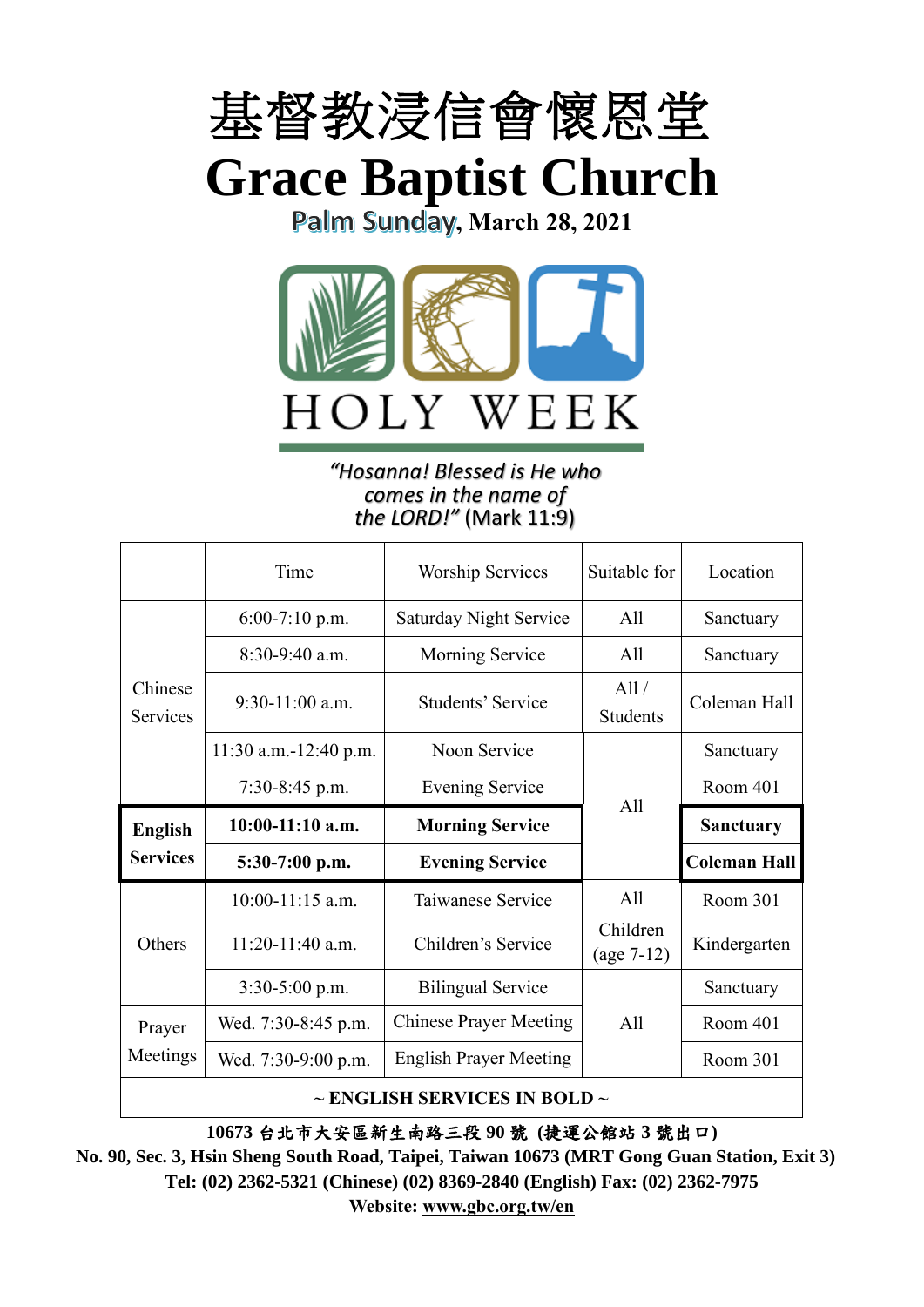**Welcome to Grace Baptist Church English Congregation**

# **Morning Worship Service – 10:00 a.m. Palm Sunday, March 28, 2021 (Sanctuary)**

*"Low in the Grave He Lay"* Organ & Piano"

Prelude

Announcements

Worship through Music *"How Deep the Father's Love for Us" -#101* Michael Huang/Congregation Offertory Prayer Chien-hao Ferng

Response Song *"The Power of the Cross (#232)"* Michael Huang/Congregation

Postlude *"Crown Him with Many Crowns"* Organ & Piano

Greeting / Prayer Pastor Nick Brideson Worship through Music *"Thine Is the Glory" -#138* Michael Huang/Congregation Offerings/ Special Music *"Christ Arose!"* Hand Bell Choir Doxology Michael Huang/Congregation

Scripture Reading 2 Corinthians 5:14-15,17 Minister Priscilla Liao Choir Presentation *One Sacrifice* Adult Choir Closing Words Pastor Nick Brideson Benediction Pastor Nick Brideson

Closing Song "*As the Lord Is with Us"* Michael Huang/Congregation

Nursery care is available in the "Cry Room" at the back of the Sanctuary during the Morning Worship Service.

#### **Evening Worship Service – 5:30 p.m. Sunday, March 28, 2021 (Coleman Hall)**

Prelude Praise Tan Prayer Alex Chen, Leader Music *Chen, Leader Alex Chen, Leader Alex Chen, Leader Alex Chen, Leader* **Worship through Music Greeting** Greeting Minister Kevin Wang<br>Pastoral Prayer Pastor Nick Brideson Pastoral Prayer<br>Worship through Music "Christ Our Hope in Life and Death" Pastor Nick Brideson<br>Alex Chen, Leader

"Christ Our Hope in Life and Death" *"The Goodness of Jesus" "Forgiven"*

Offertory Prayer Grant Burgess and the Community of the Grant Burgess of Grant Burgess Tithes and Offerings Pray for Our Church<br>Scripture Reading John 19:16-18; 28-30<br>Minister Kevin Wang Message The Death of Jesus Pastor Nick Brideson<br>Response Song *"Jesus, Thank You"* Closing Prayer Welcome Closing Song *"Once Again"* Alex Chen, Leader Postlude Praise Tan

John 19:16-18; 28-30<br>The Death of Jesus Response Song *"Jesus, Thank You"*

#### **Our Vision Is to Spread the Gospel**

To achieve this, we aim:

- ⚫ To become a house of prayer
- ⚫ Through prayer, to build the body of Christ
- ⚫ From the body, to do the work of pmission in Taipei, Taiwan, and neighboring countries *"but you will receive power when the Holy Spirit has come upon you; and you shall be My witnesses both in Jerusalem, and in all Judea and Samaria, and even to the remotest part of the earth." -* Acts 1:8 (NASB)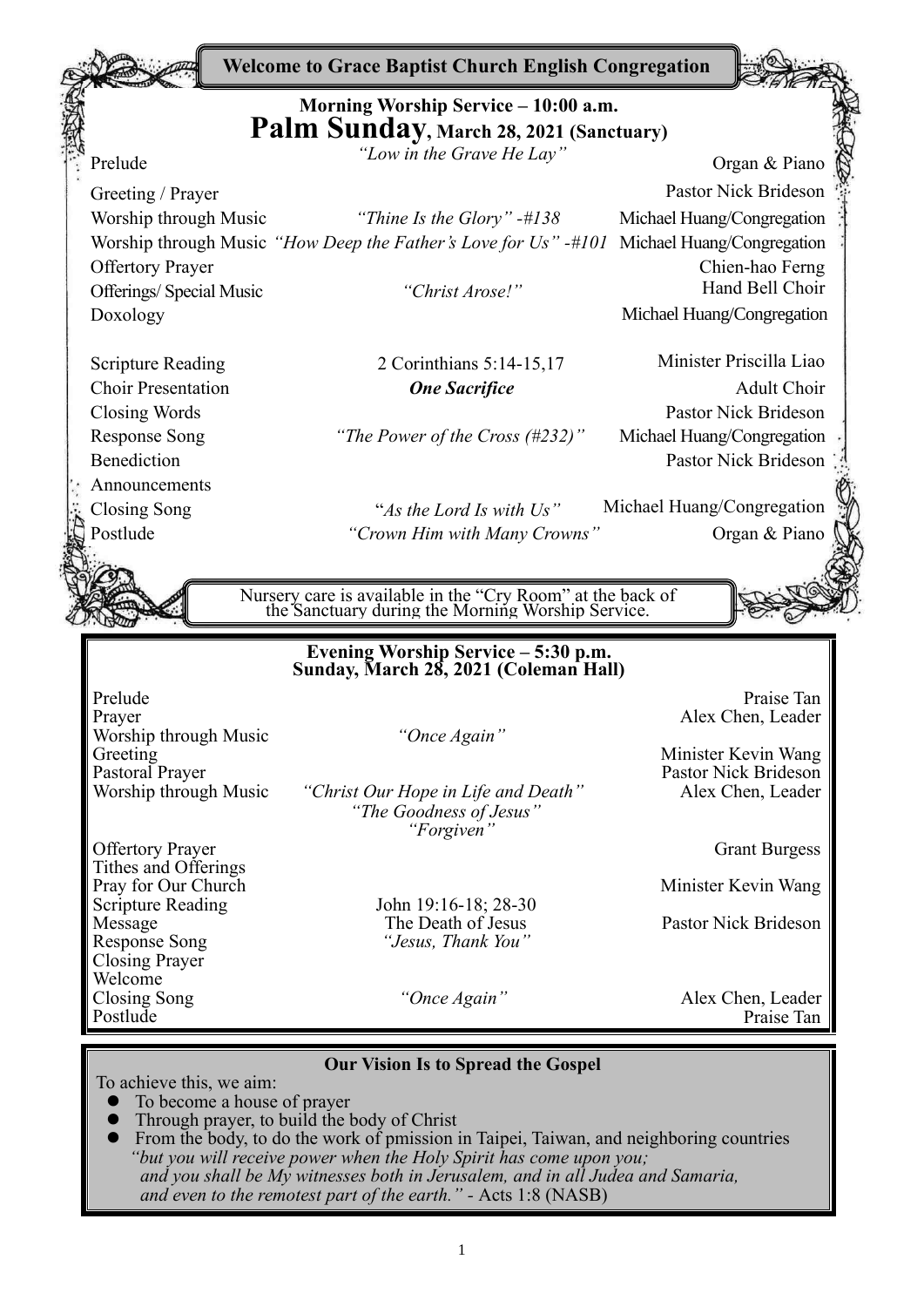# **Evening Sermon Topic: The Death of Jesus Scripture: John 19:16-18; 28-30**

**Speaker: Pastor Nick Brideson March 28, 2021**

#### **Evening Scripture: John 19:16-18; 28-30 (NASB)**

John 19:16-18

<sup>16</sup> So he then handed Him over to them to be crucified.

<sup>17</sup> They took Jesus, therefore, and He went out, bearing His own cross, to the place called the Place of a Skull, which is called in Hebrew, Golgotha.<sup>18</sup> There they crucified Him, and with Him two other men, one on either side, and Jesus in between.

<sup>28</sup> After this, Jesus, knowing that all things had already been accomplished, to fulfill the Scripture, said, "I am thirsty." <sup>29</sup> A jar full of sour wine was standing there; so they put a sponge full of the sour wine upon a branch of hyssop and brought it up to His mouth. <sup>30</sup> Therefore when Jesus had received the sour wine, He said, "It is finished!" And He bowed

His head and gave up His spirit.

**Notes:**

# **Morning:** *One Sacrifice*

- **1. One Thousand Hosannas**
- **2. The True Passover Lamb**
- **3. Alone He Prays**
- **4. The Way of the Lamb**
- **5. One Sacrifice**
- **6. Closing Meditation**
- **7. Risen One**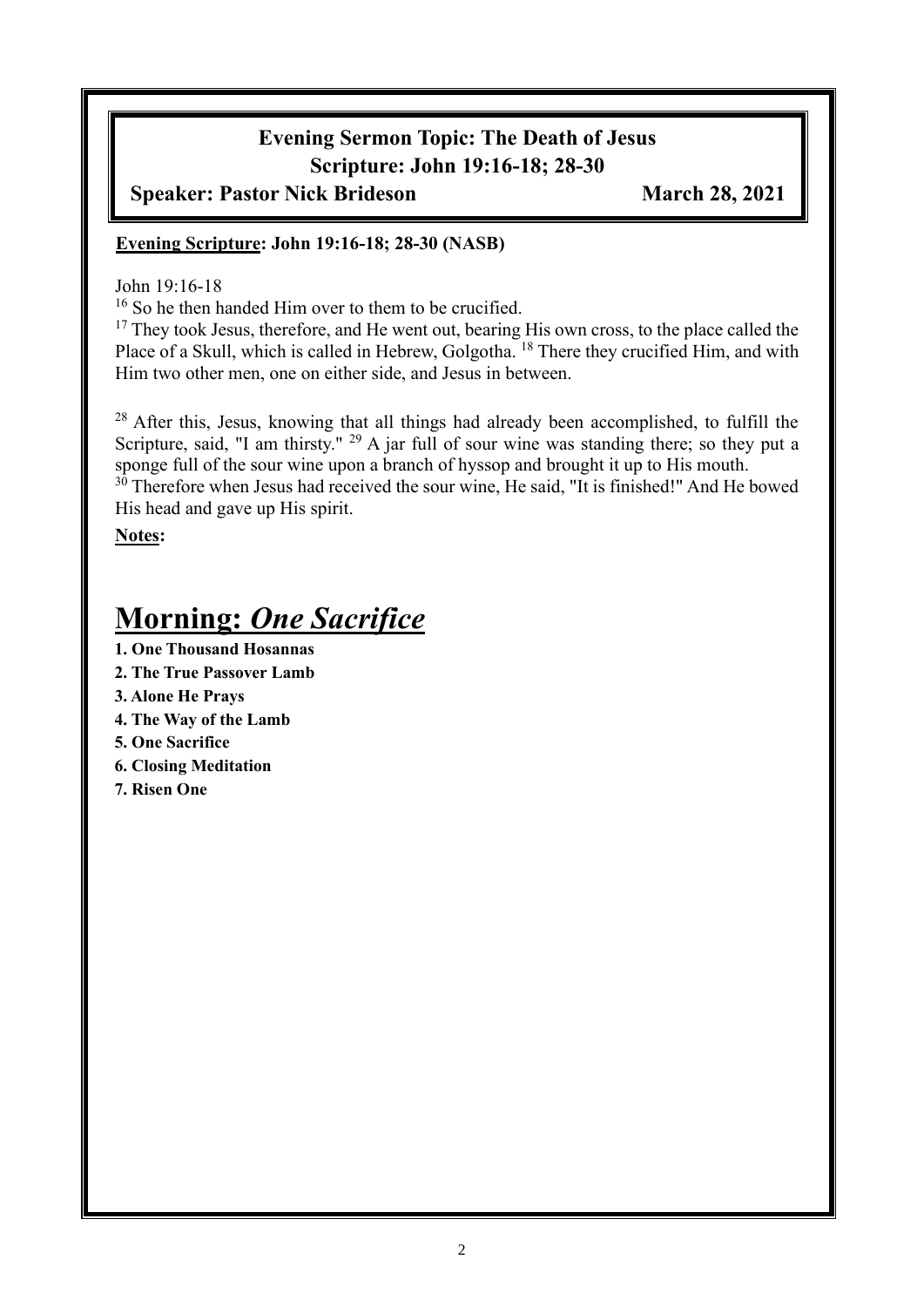### **Wednesday Night Prayer Meeting**

*"My house shall be called a house of prayer" (Matthew 21:13)*

Let us be a church of prayer. Come and pray with brothers and sisters in Christ 7:30 - 9:00 p.m. every Wednesday in Room 301. Go directly to the physical Prayer Meeting or email Minister Priscilla (priscilla@gbc.org.tw) for how to join the Zoom Prayer Meeting. Email prayer requests to Minister Priscilla.

Prayer Focus for this coming Wednesday:

| 1st Week                                  | 2nd Week | 3rd Week        | 4th Week | March 31:<br>Passion Week |
|-------------------------------------------|----------|-----------------|----------|---------------------------|
| Caring/Healing/Families   Church Ministry |          | <b>Missions</b> | The Lost | <b>Prayer Meeting</b>     |

#### **Child Dedication**

*"Children are a heritage from the LORD, offspring a reward from him.* (Psalm 127:3)

Child dedication will be held during the Morning Service on May 9. It is to dedicate children between the ages of 0-6 years old. Deadline for registration is **April 25**.

The dedication signifies the parents' acknowledgement of their child as a gift from God and their role as a caretaker by God's grace. It also represents the

parents' commitment to raising their child according to God's Word and His Way in a Christian home and a church family. Through the dedication, the parents and the church family also pray for God's blessings to be showered upon the child and ask God to guide and guard the child's life. Any Christian family with at least one of the parents being a Christian and who has been regularly attending GBC is welcome to register and dedicate their child.

Please email SueJenny Hsu [\(suejenny@gbc.org.tw\)](mailto:suejenny@gbc.org.tw) to register with the following information:

- 1. Parent(s)' names, cell phone number, email address
- 2. Child's name, gender, date of birth

#### **Orphanage visit TODAY**

We will meet in Room 403 at 1:00 p.m. for preparation and leave GBC from the front door at 2:00 p.m. No training is required.



## **Chinese Young Career Ministry Seminar: "Secret of the Unicorn"**

**Time/ Date/ Location:** 1:00 – 3:00 p.m.; Sunday April 11; Coleman Hall

**Speaker:** Eric Yang (Co-Founder of TutorABC)

The seminar (in Chinese) will introduce the importance of digital analysis with principals instead of regulations, using TutorABC as an example. The speaker, Eric Yang, earned a PhD degree in Chemistry, and TutorABC is the first in-person online education institute for 20 years whitch contributes to changing education through the technology. To participate, please see the flyer (in Chinese).

## **2021 Children's Art Festival**

*Children are a blessing from God, and parents are the glory of children!*

By God's grace, children are born to their parents as their most precious gift. This year, let children learn from Jesus and share love with other people.

On May 8th (Saturday), the annual Children's Art Festival will resume and be held at Grace Baptist Church. It will start at 11:00 a.m. and end at 4:00 p.m. We will collect children's art works from children aged between kindergarten and 18 years old before *April 16*. Children can now start planning on what to show or exhibit on that day.

Registration forms and details are available at the front desk. If you have any questions, please contact Jean Tang at [jean@gbc.org.tw.](mailto:jean@gbc.org.tw)



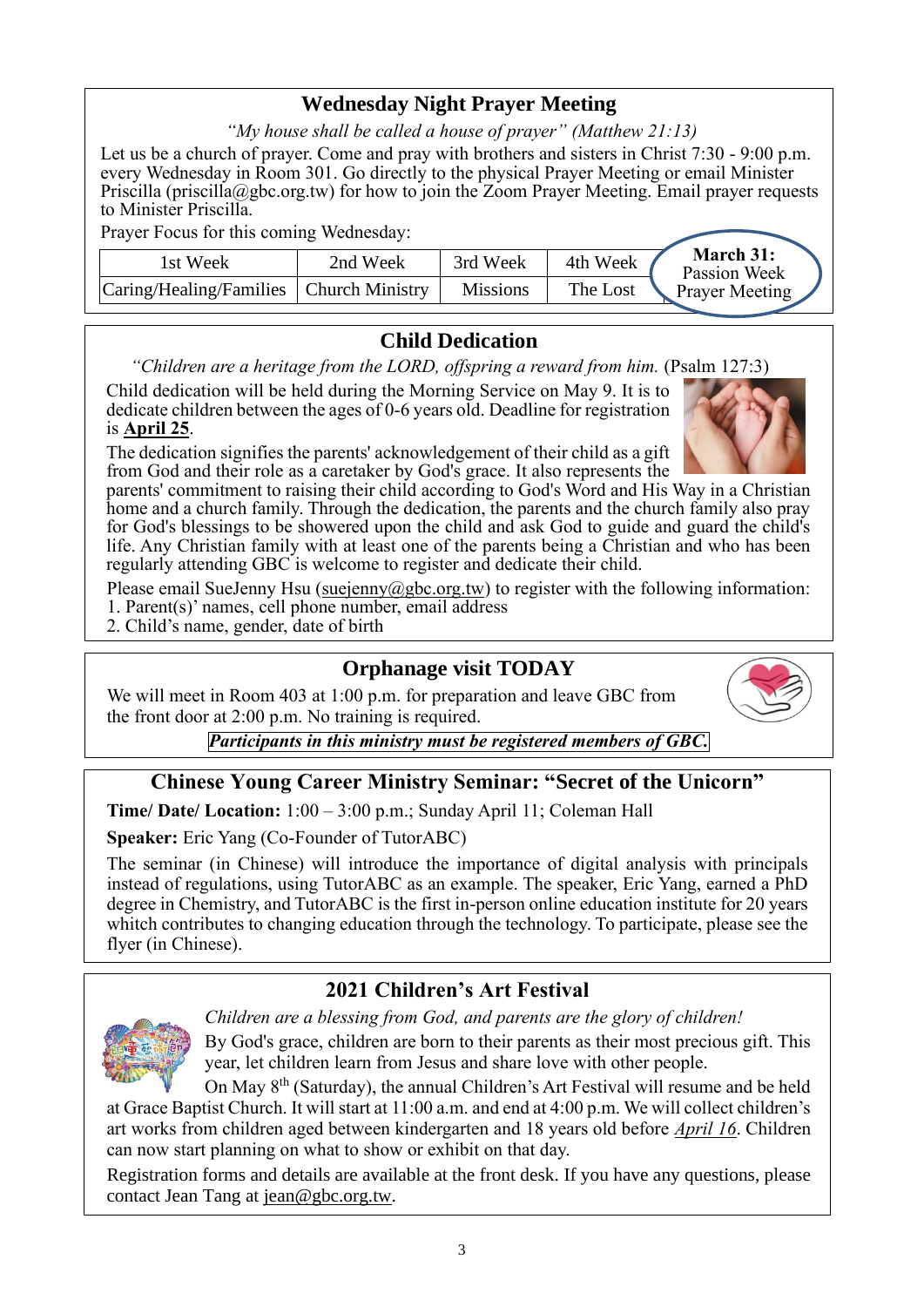|                                           | Easter Events ~ Please invite your friends ~       |        |
|-------------------------------------------|----------------------------------------------------|--------|
| <b>Wednesday, March 31</b>                |                                                    |        |
| 7:30 p.m. (Room 301)                      | <b>Passion Week Prayer Meeting (English)</b>       |        |
| 7:30 p.m. (Room $401$ )                   | Passion Week Prayer Meeting (Chinese)              |        |
| <b>Friday, April 2 Good Friday Events</b> |                                                    |        |
| $11:00$ a.m. (Sanctuary)                  | Good Friday Meditation Service (Chinese)           |        |
| 5:30 p.m. (Coleman Hall)                  | Movie: "Passion of the Christ" (English subtitles) | FRIDAY |
| $7:30$ p.m. (Sanctuary)                   | Good Friday service (Chinese)                      |        |
| 8:00 p.m. (Coleman Hall)                  | <b>Good Friday service (English)</b>               |        |
| <b>Sunday, April 4 Easter Sunday</b>      |                                                    |        |
| $9:00$ a.m.                               | <b>Regular Sunday school</b>                       |        |
| $10:00$ a.m. (Sanctuary)                  | <b>English Easter Sunday Service</b>               |        |
| $11:30$ a.m. (Sanctuary)                  | <b>Chinese Choir Presentation</b>                  |        |
| 11:30 a.m., $3:00, 4:00$ p.m.             | <b>Regular Sunday school</b>                       |        |
| 5:30 p.m. (Sanctuary)                     | <b>English Choir Easter Presentation</b>           |        |
|                                           | *ENGLISH SERVICES IN BOLD PRINT*                   |        |

#### **Young Adults Fellowship:** *April 3*

Young Adults Fellowship is for young adults from the age of 20-35 to study God's Word and fellowship together. It meets *I<sup>st</sup> and 3<sup>rd</sup> Saturdays from 4:30 to 6:00 p.m.* in WanFu 22 (next to GBC building). The next meeting is on *April 3.* Please join the Fellowship directly.



Contact Minister Kevin Wang at kevin@gbc.org.tw if you need more information.

#### **COVID-19 Precaution**

- <sup>◼</sup> Wear a mask. Check temperature at the front door. Wash hands frequently.
- See a doctor and stay home if you have a fever and cough.
- <sup>◼</sup> No buffet-style food in groups/meetings inside GBC.
- <sup>◼</sup> Leaders of all meetings should keep an attendance record.
- <sup>◼</sup> Fill out the seating form when joining a worship service.
- <sup>◼</sup> Take your bulletin home or put it in boxes marked "Bulletin RECYLE".

All people who arrive in Taiwan from overseas MUST self-quarantine for 14 days. During your quarantine, GBC welcomes you to join our worship via the Internet.

#### **Intimacy Marriage Camp (in Chinese)**

This camp (in Chinese) focuses on helping the love between husband and wife to grow stronger during their lives. Since husbands and wives need to learn and manage their relationship, this camp offers topics on God's purpose and plan for marriage, communicating for resolving conflicts, experiencing true intimacy, leaving a long-lasting legacy, and being willing to do what God wants.

We believe that you will experience a beautiful married life on earth as in heaven through the teachings in this camp.

- 1. **Speakers:** Pastor Wang Zichao and his wife Lin Lihui (Senior staff of Taiwan Campus Crusade for Christ)
- 2. **Venue:** Issmy Hotle Spring Resort in Jiaoxi, Yilan
- 3. **Time:** May 22, 2021 (Saturday) 9:00 a.m. to May 23 (Sun) 3:00 p.m.
- 4. **Registration deadline:** 4/25 (Sun) or until the quota is full
- 6. **Qualifications for registration:** only couples can participate and at least one person per couple must be a GBC member.
- 7. **Registration fee:** NTD 4,000 per couple. Childcare is provided in the camp - cost is involved.



Due to Easter events, GBC's Lord's supper in April will be held on April 11, instead of on the first Sunday.

## **Tax Receipts**

GBC church office will send out annual offering receipts for 2020 from  $April 1$  to April 20.

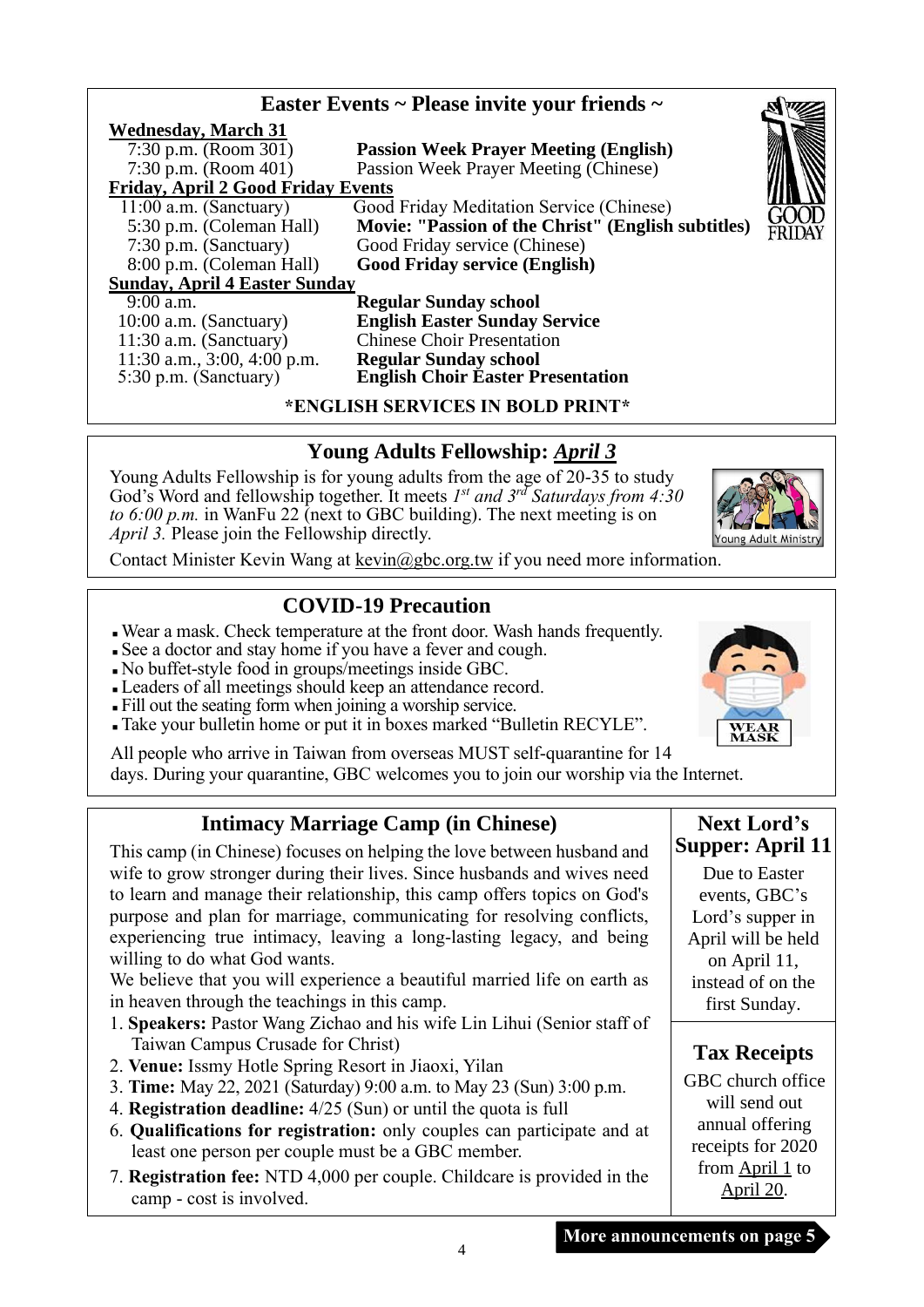## **Mabuhay Fellowship**



Today, March 28, at 2 p.m. in Basement Room B05, the Mabuhay Fellowship will have a Tagalog Bible study on Jeremiah 28 and Jeremiah 29:1-14. All Tagalog-speaking nationals are welcome.

The Mabuhay Fellowship comprises Filipinos aiming to share God's love and light through worship, prayer, Bible study, fellowship, gospel sharing, and ministry.

- **Evergreen Bilingual Fellowship:** Evergreen Fellowship meets every Saturday night from 6:00 to 8:00 p.m. in GBC. To join, please email: [wistlesliang@hotmail.com.](mailto:wistlesliang@hotmail.com)
- Contact secretary SueJenny Hsu [\(suejenny@gbc.org.tw;](mailto:suejenny@gbc.org.tw) 2362-5321 ext 136) for the matters below:
	- \* **Baptism:** GBC holds baptism services in the Sanctuary during the Evening Service from 5:30 p.m. on the last Sundays of January, April, July, and October. Our next baptism is on April 25.
	- **Personal Information Changed?** If you want GBC to keep your updated information, such as a new phone number or new address, please provide us with your new information so that GBC can contact you or send you such things as birthday cards and offering receipts.
	- **Marriage-Related Services:** GBC provides marriage-related services (counseling on marriage problems/questions, pre-marital counseling…..) for registered members.

| <b>English Congregation Leaders</b>                                                                                                                                                                                                                                                                                                                                                                                                                                                                                                                                |                                                                                                                                                                                                                                                                                                                                                                                                                               |                                                                                                                                                                                                                                                                                                                                                                                                                                                                                          |                                                                                                                                                                                                                                                                                                                                                                                         |                                                                                                                                                                                                                                                                                                            |  |
|--------------------------------------------------------------------------------------------------------------------------------------------------------------------------------------------------------------------------------------------------------------------------------------------------------------------------------------------------------------------------------------------------------------------------------------------------------------------------------------------------------------------------------------------------------------------|-------------------------------------------------------------------------------------------------------------------------------------------------------------------------------------------------------------------------------------------------------------------------------------------------------------------------------------------------------------------------------------------------------------------------------|------------------------------------------------------------------------------------------------------------------------------------------------------------------------------------------------------------------------------------------------------------------------------------------------------------------------------------------------------------------------------------------------------------------------------------------------------------------------------------------|-----------------------------------------------------------------------------------------------------------------------------------------------------------------------------------------------------------------------------------------------------------------------------------------------------------------------------------------------------------------------------------------|------------------------------------------------------------------------------------------------------------------------------------------------------------------------------------------------------------------------------------------------------------------------------------------------------------|--|
| English Pastor: Nick Brideson                                                                                                                                                                                                                                                                                                                                                                                                                                                                                                                                      |                                                                                                                                                                                                                                                                                                                                                                                                                               |                                                                                                                                                                                                                                                                                                                                                                                                                                                                                          |                                                                                                                                                                                                                                                                                                                                                                                         |                                                                                                                                                                                                                                                                                                            |  |
| <b>Pastor Nick Brideson</b>                                                                                                                                                                                                                                                                                                                                                                                                                                                                                                                                        | Minister Priscilla Liao                                                                                                                                                                                                                                                                                                                                                                                                       |                                                                                                                                                                                                                                                                                                                                                                                                                                                                                          | Minister Kevin Wang                                                                                                                                                                                                                                                                                                                                                                     |                                                                                                                                                                                                                                                                                                            |  |
| <b>Adult Education</b><br>/Mission                                                                                                                                                                                                                                                                                                                                                                                                                                                                                                                                 | AM Worship                                                                                                                                                                                                                                                                                                                                                                                                                    | Children's<br>Education/Caring                                                                                                                                                                                                                                                                                                                                                                                                                                                           |                                                                                                                                                                                                                                                                                                                                                                                         | Youth/Fellowship                                                                                                                                                                                                                                                                                           |  |
| <b>Adult Education</b><br>Nick Brideson<br>nick@gbc.org.tw<br><b>Foreign Mission:</b><br><b>Medical/Dental Team</b><br>Armand Lim<br>rmanlim@yahoo.com<br><b>VBS</b> Team<br>Priscilla Liao<br>$priscilla(\partial gbc.org.tw)$<br><b>Taiwan Mission:</b><br><b>TaiTung Team</b><br>Cherrie Gow Lim<br>cvgow@yahoo.com<br><b>Orphanage Ministry</b><br>Julie Chen<br>yuling0914@gmail.com<br><b>NTU Friday English</b><br><b>Conversation Group</b><br>Roy Treurnicht<br>roytreur@gmail.com<br><b>Ethiopian Students Group</b><br>Abex Tesfaye<br>abex98@gmail.com | <b>Morning Music</b><br>Cherrie Gow Lim<br>cvgow@yahoo.com<br><b>Morning Greeters</b><br>Chien Ferng<br>cferng@gmail.com<br><b>Adult Choir</b><br><b>Hand Bell Choir</b><br>Juliet Jao<br>lenyinjao@gmail.com<br><b>Hallel Singers</b><br>Cherrie Gow Lim<br>cvgow@yahoo.com<br><b>Morning Fellowship Tea</b><br>Yuri Shih<br>yuchen phone@hotmail.com<br><b>Morning Multimedia</b><br>Vicky Lin<br>gbcmorningmedia@gmail.com | <b>Cryroom Children's</b><br><b>Care Ministry</b><br>Abby Tu<br>abbbytu@gmail.com<br><b>AWANA Preschool</b><br>Joanna Peng<br>Joanna1285@hotmail.com<br><b>AWANA Spark Group</b><br>Crystal Turner<br>elisayeh@yahoo.com<br><b>AWANA T&amp;T Group</b><br>Ming Lai<br>minglai88@gmail.com<br><b>Prayer Ministry</b><br>Priscilla Liao<br>priscilla@gbc.org.tw<br><b>Hospital Visitation</b><br>Amanda Lou<br>lou.amanda@gmail.com<br><b>Small Groups</b><br>Women<br>General<br>Ministry | <b>Evening Music Team</b><br>Alex Chen<br>gbceworshipteam@gmail.com above)<br><b>Evening Greeters</b><br>Vicky Kuo<br>asiaglobe999@gmail.com<br><b>Evening Multimedia</b><br>Jusak Tandean<br>jtandean@yahoo.com<br><b>Evening Tea / Baptism</b><br><b>Celebration Fellowship</b><br>Michelle Cheng<br>yealincheng@yahoo.com<br><b>Baptism Support</b><br>Aline Kao<br>aline@gbc.org.tw | <b>Trinity Youth</b><br>(Grade 7 and<br>Grant & Kirsten<br><b>Burgess</b><br>grantburgess@live.co.za<br><b>Mabuhay Fellowship</b><br>Ava Zamora<br>avazam@yahoo.com<br><b>Young Adults</b><br>Fellowship<br>Kevin Wang<br>kevin@gbc.org.tw<br><b>Small Groups</b><br>Youth<br><b>Students</b><br>Parenting |  |
| <b>Secretarial staff</b><br>Aline Kao<br>SueJenny Hsu<br>suejenny@gbc.org.tw<br>$aline(\partial gbc.org.tw)$                                                                                                                                                                                                                                                                                                                                                                                                                                                       |                                                                                                                                                                                                                                                                                                                                                                                                                               | Deacon<br>Michael Huang<br>mhuang500@yahoo.com                                                                                                                                                                                                                                                                                                                                                                                                                                           |                                                                                                                                                                                                                                                                                                                                                                                         | <b>Alternate Deacon</b><br>Armand Lim<br>rmanlim@yahoo.com                                                                                                                                                                                                                                                 |  |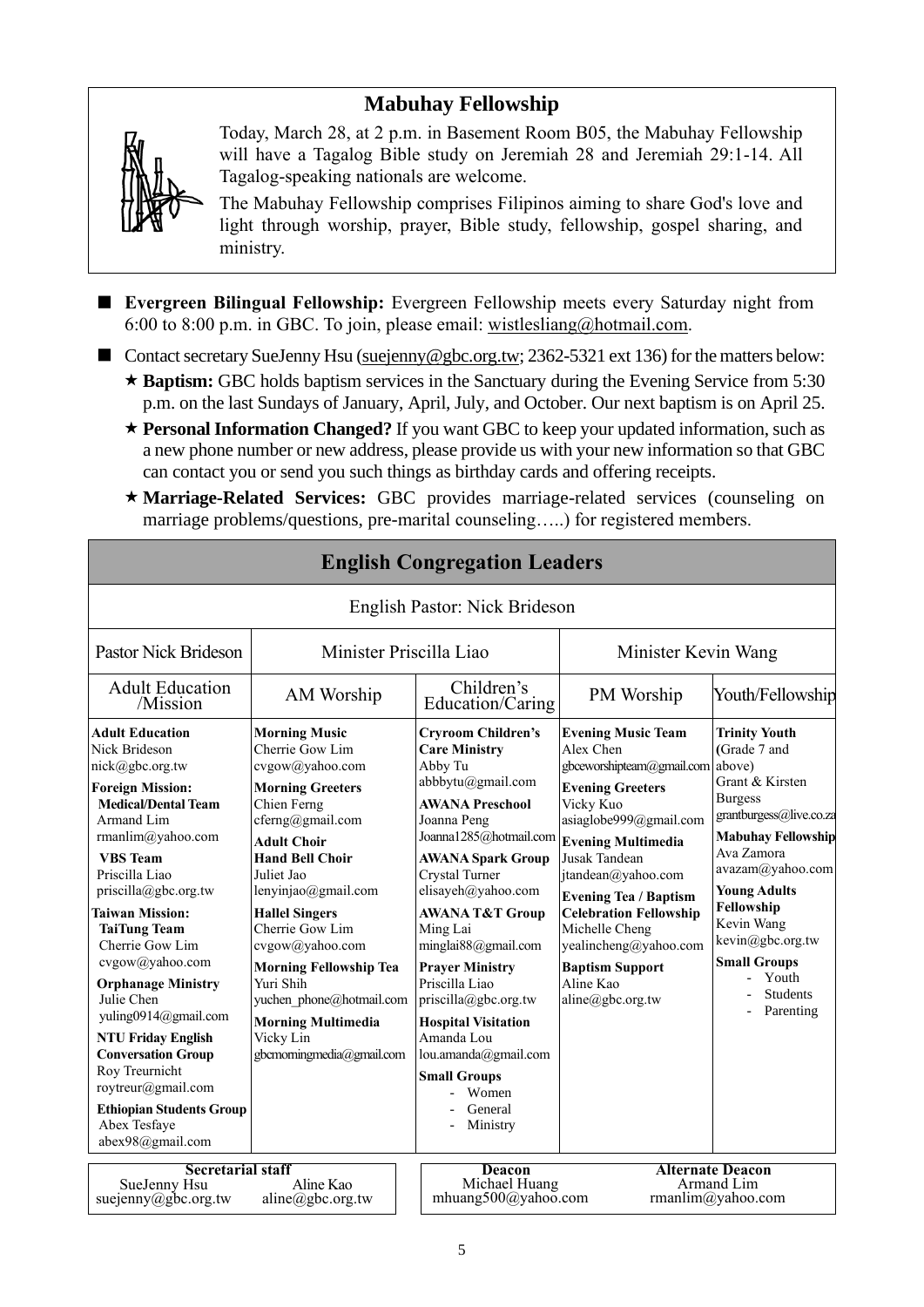| $\star\star$ Sunday School Information – Join a class directly $\star\star$ |                                                                                                        |                        |  |  |
|-----------------------------------------------------------------------------|--------------------------------------------------------------------------------------------------------|------------------------|--|--|
| <b>Class</b>                                                                | Time & Room                                                                                            |                        |  |  |
| <b>Beginning Christian Life</b>                                             | To go to both the Calvary and Mount of Olive rooms:<br>take the stairs by the front desk, 2.5th floor. |                        |  |  |
| Alpha – New and non-Christians                                              | $11:30$ a.m.                                                                                           | Calvary Room           |  |  |
| Christianity 101 - required for baptism                                     | 11:30 a.m.                                                                                             | Mount of Olives        |  |  |
|                                                                             | 9:00 a.m.                                                                                              | <b>Mount of Olives</b> |  |  |
|                                                                             |                                                                                                        | Room B03 - in Bahasa   |  |  |
|                                                                             |                                                                                                        | Room B04               |  |  |
| <b>Bible Studies for Life</b>                                               | $11:30$ a.m.                                                                                           | Room B05               |  |  |
|                                                                             |                                                                                                        | WanFu 22A              |  |  |
|                                                                             |                                                                                                        | WanFu 22C              |  |  |
|                                                                             | $2:30$ p.m.                                                                                            | Room 302               |  |  |
|                                                                             | $4:00$ p.m.                                                                                            | Room 305               |  |  |
| <b>Bible Interpretation</b>                                                 | $3:00$ p.m.                                                                                            | Room 306               |  |  |
| <b>Youth: Gracde 7 and above</b>                                            |                                                                                                        |                        |  |  |
| <b>Bible Studies for Life</b>                                               | 11:30 a.m.                                                                                             | Room 405               |  |  |
| <b>Children</b>                                                             |                                                                                                        |                        |  |  |
| Nursery - Age 3 and under                                                   | $11:20$ a.m. $-12:50$ p.m.                                                                             | Kindergarten           |  |  |
| Preschool - Age 3 to 5                                                      | $11:40$ a.m. $-12:40$ p.m.                                                                             | Room 403               |  |  |
| AWANA - Kindergarten $(\pm \text{H})$ to Grade 6                            | $11:30$ a.m. $-1:00$ p.m.                                                                              | Rooms 401 / 404        |  |  |

| $\star \star$ Fellowships – Join a fellowship directly $\star \star$                                    |                            |            |  |  |
|---------------------------------------------------------------------------------------------------------|----------------------------|------------|--|--|
| Fellowship<br>Time<br>Location                                                                          |                            |            |  |  |
| Mabuhay                                                                                                 | Sundays $2:00 - 4:00$ p.m. | <b>B05</b> |  |  |
| $1st$ & 3 <sup>rd</sup> Saturdays 4:30 - 6:00 p.m.<br>Young Adults $(20 - 35 \text{ y.o.})$<br>WanFu 22 |                            |            |  |  |

| $\star \star$ Small Groups – Contact the leader to join $\star \star$                                             |                                                                     |                                                                 |                                                                  |  |
|-------------------------------------------------------------------------------------------------------------------|---------------------------------------------------------------------|-----------------------------------------------------------------|------------------------------------------------------------------|--|
| <b>Type</b>                                                                                                       | <b>Name</b>                                                         | Day/Time                                                        | <b>Location/Contact Emails</b>                                   |  |
| <b>Students</b>                                                                                                   | NTU Friday English<br>Conversation Group                            | Friday<br>$12:20 - 1:10 \text{ pm}$                             | <b>NTU</b><br>roytreur@gmail.com                                 |  |
|                                                                                                                   | <b>International Students Group</b>                                 | Friday<br>$7:30 - 9:00 \text{ pm}$                              | WanFu 22A<br>cesaledro57@gmail.com                               |  |
| Language/<br>Nationality                                                                                          | <b>Ethiopian Students Group</b>                                     | Sunday<br>$7:00 - 9:00 \text{ pm}$                              | Room 307<br>abex98@gmail.com                                     |  |
| Parenting                                                                                                         | Parenting Group                                                     | 2 <sup>nd</sup> & 4 <sup>th</sup> Sunday<br>11:30 am - 12:30 pm | GBC Room 402<br>rod syverson@hotmail.com                         |  |
|                                                                                                                   | Salt & Light                                                        | Sunday<br>$1:30 - 3:00$ pm                                      | <b>GBC</b> Mount of Olives Room<br>paulhan2908@gmail.com         |  |
|                                                                                                                   | Sunday<br><b>Bilingual Interpretation Group</b><br>$3:00 - 5:00$ pm |                                                                 | GBC Room 303<br>$cfindler(a)$ yahoo.com                          |  |
|                                                                                                                   | Crown of Beauty                                                     | Saturday<br>$2:00 - 4:00$ pm                                    | <b>GBC</b> Mount of Olives Room<br>clemence $4261$ (a) gmail.com |  |
| General                                                                                                           | Thursday Night Bible<br>Study Group                                 | Thursday<br>$7:30 - 9:00$ pm                                    | GBC Room 301<br>rod syverson@hotmail.com                         |  |
|                                                                                                                   | NanGang Bible<br><b>Study Group</b>                                 | Friday<br>$7:00 - 9:30$ pm                                      | NanGang<br>sagitamaria@gmail.com                                 |  |
|                                                                                                                   | YungHe Bible Study Group                                            | Friday<br>$7:00 - 8:30$ pm                                      | YungHe<br>yedukondaluster@gmail.com                              |  |
|                                                                                                                   | HsinChu Bible Study Group                                           | Friday<br>$7:30 - 8:45$ pm                                      | <b>HsinChu</b><br>rmanlim@yahoo.com                              |  |
| Ministry                                                                                                          | <b>Hospital Visitation Group</b>                                    | Thursday<br>$1:30 - 2:30$ pm                                    | Near GBC<br>lou. amanda@gmail.com                                |  |
| If you are interested in starting a new group,<br>please contact Minister Priscilla Liao at priscilla@gbc.org.tw. |                                                                     |                                                                 |                                                                  |  |